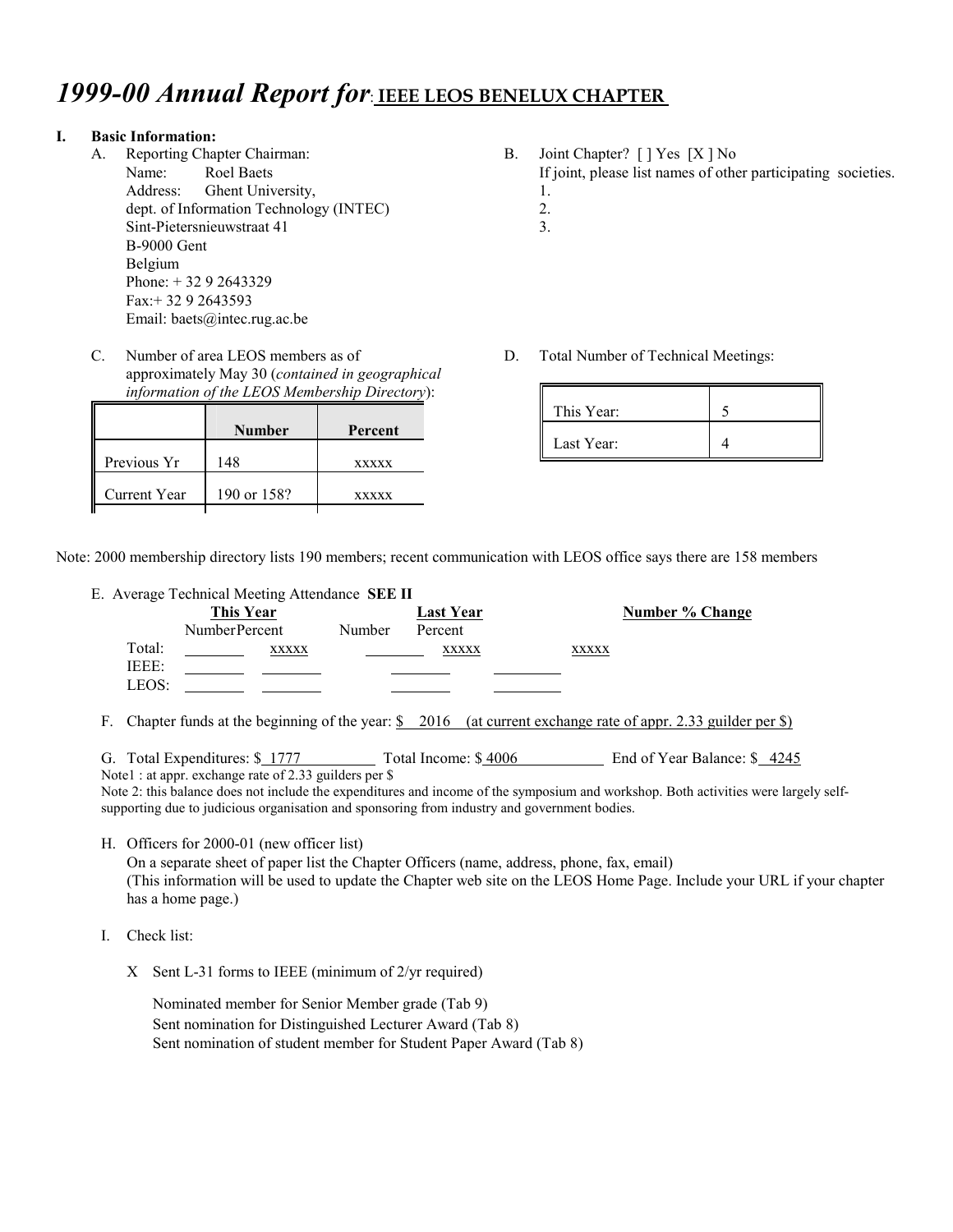#### **II. Overview of Basic Chapter Activities:**

|    | <b>Activity Type</b><br>(Tech<br>Meeting,<br>Workshop,<br>etc) | Title/Speaker or Workshop Name                                                                                                              | Attendance<br><b>IEEE</b><br><b>LEOS</b><br>Total |                                                | Joint<br>Activity<br>Sponsors |              |
|----|----------------------------------------------------------------|---------------------------------------------------------------------------------------------------------------------------------------------|---------------------------------------------------|------------------------------------------------|-------------------------------|--------------|
| 1. | Symposium                                                      | Annual symposium of the IEEE-LEOS Benelux chapter<br>(for details see below)<br>Invited speakers: De La Rue and Petermann                   | 100                                               | 100                                            | 153                           | See<br>below |
| 2. | Workshop                                                       | Annual workshop of the IEEE-LEOS Benelux chapter<br>Topic: Advanced optical networks<br>(for details see below)<br>Invited speaker: Willner |                                                   | $>50\%$                                        | 42                            | See<br>below |
| 3. | Company<br>visit                                               | Company visit to KPN, mainly for PhD students<br>(for details see below)                                                                    | $>50\%$                                           | $>50\%$                                        | 30                            |              |
| 4. | Company<br>visit                                               | Company visit to JDS-Uniphase, mainly for PhD<br>students<br>(for details see below)                                                        | $>50\%$                                           | $>50\%$                                        | 30                            |              |
| 5. | Course                                                         | COBRA-LEOS course on optical communications<br>Invited LEOS lecturers: De La Rue and Buus                                                   | $\overline{?}$                                    | $\overline{\mathcal{L}}$                       | $\overline{?}$                | See<br>below |
| 6. |                                                                |                                                                                                                                             |                                                   |                                                |                               |              |
| 7. |                                                                |                                                                                                                                             |                                                   |                                                |                               |              |
| 8. |                                                                |                                                                                                                                             |                                                   |                                                |                               |              |
| 9. |                                                                |                                                                                                                                             |                                                   |                                                |                               |              |
| 10 |                                                                |                                                                                                                                             |                                                   |                                                |                               |              |
|    |                                                                |                                                                                                                                             |                                                   |                                                |                               |              |
|    |                                                                |                                                                                                                                             |                                                   | <b>Average Technical</b><br>Meeting Attendance |                               |              |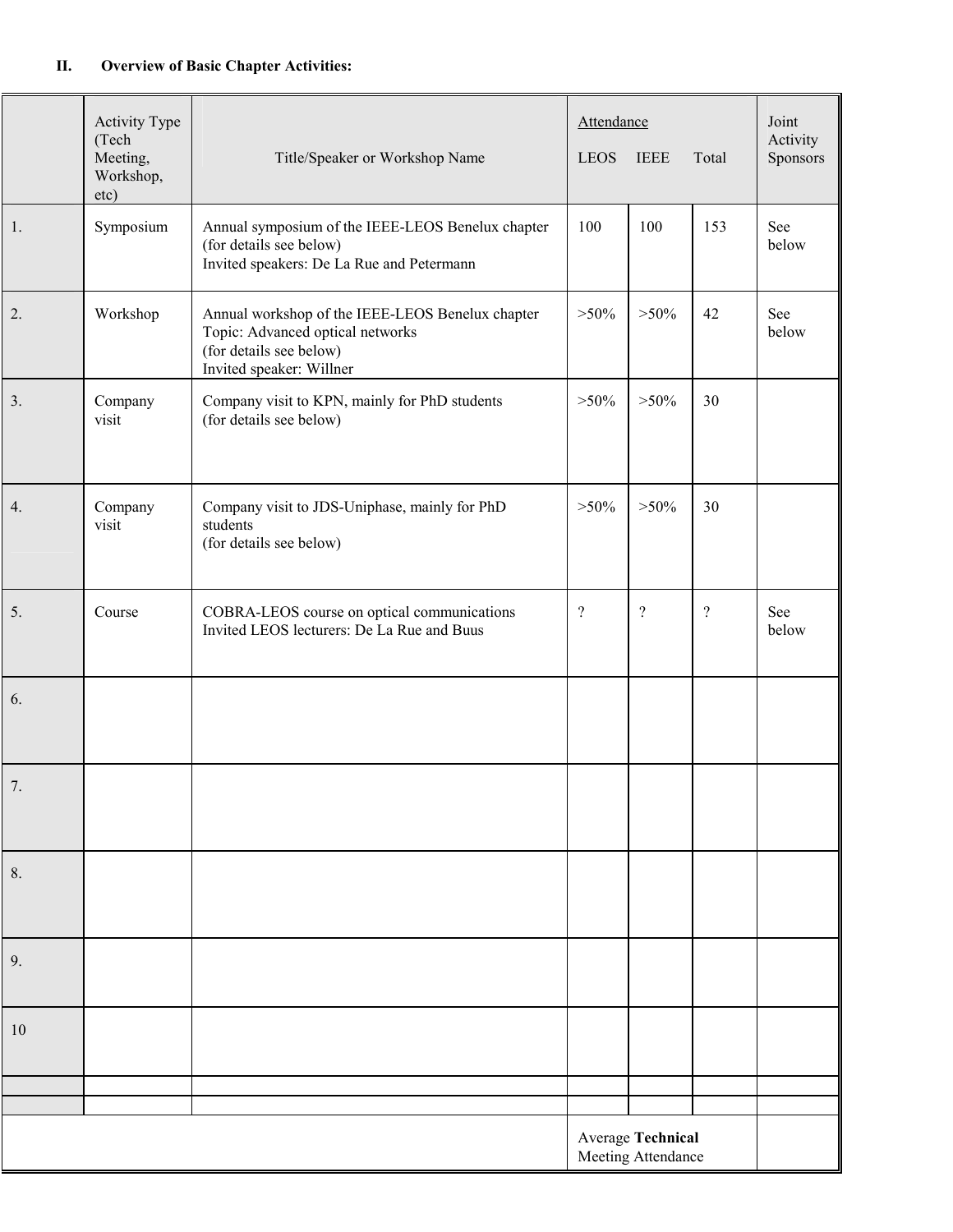#### **III. List most significant chapter improvements over last year** (*Most Improved Chapter Award)*

- 1. The most significant chapter improvement is the organisation of company visits, mainly targeted to PhD students (of whom a relatively large fraction is LEOS-student member). Two such visits have been succesfully organised so far and two more are planned for the fall.
- 2. The strategy to offer a student membership to PhD students as part of registration fee to the annual symposium has been continued. As a result a further (modest) increase of our membership has been seen. The administrative procedures for renewal of these student memberships were found to be impractical (too complex and therefore prone to error) and therefore a more practical procedure has been worked out and will be adopted for the next symposium (October 2000).
- 3. It was decided to extend the board with two LEOS student members, mainly to have a student"representation" in the board. So far one student member has actually joined the board.
- 4. The board submitted a proposal to LEOS headquarter for the organisation of the LEOS Annual Meeting in Brugge (Belgium) in 2002. However this proposal was not succesful.

#### **IV. List workshops, symposia, educational programs, consulting programs, job fairs etc.** (*Most Innovative Chapter Award)*

1. See list under II, information under III and further detail on next page

#### **V. Miscellaneous Information/Elaboration on any of the above entries. (***Please attach up to ONE page.***)**

We wish to have our chapter considered for the following chapter awards:

[X] Chapter of the Year (All information)

[ ] Best Membership Percentage Increase (Part I.C.)

[X] Most Improved Chapter (Part III)

[X] Most Innovative Chapter Activities (Part IV)

Chapter Chair Signature: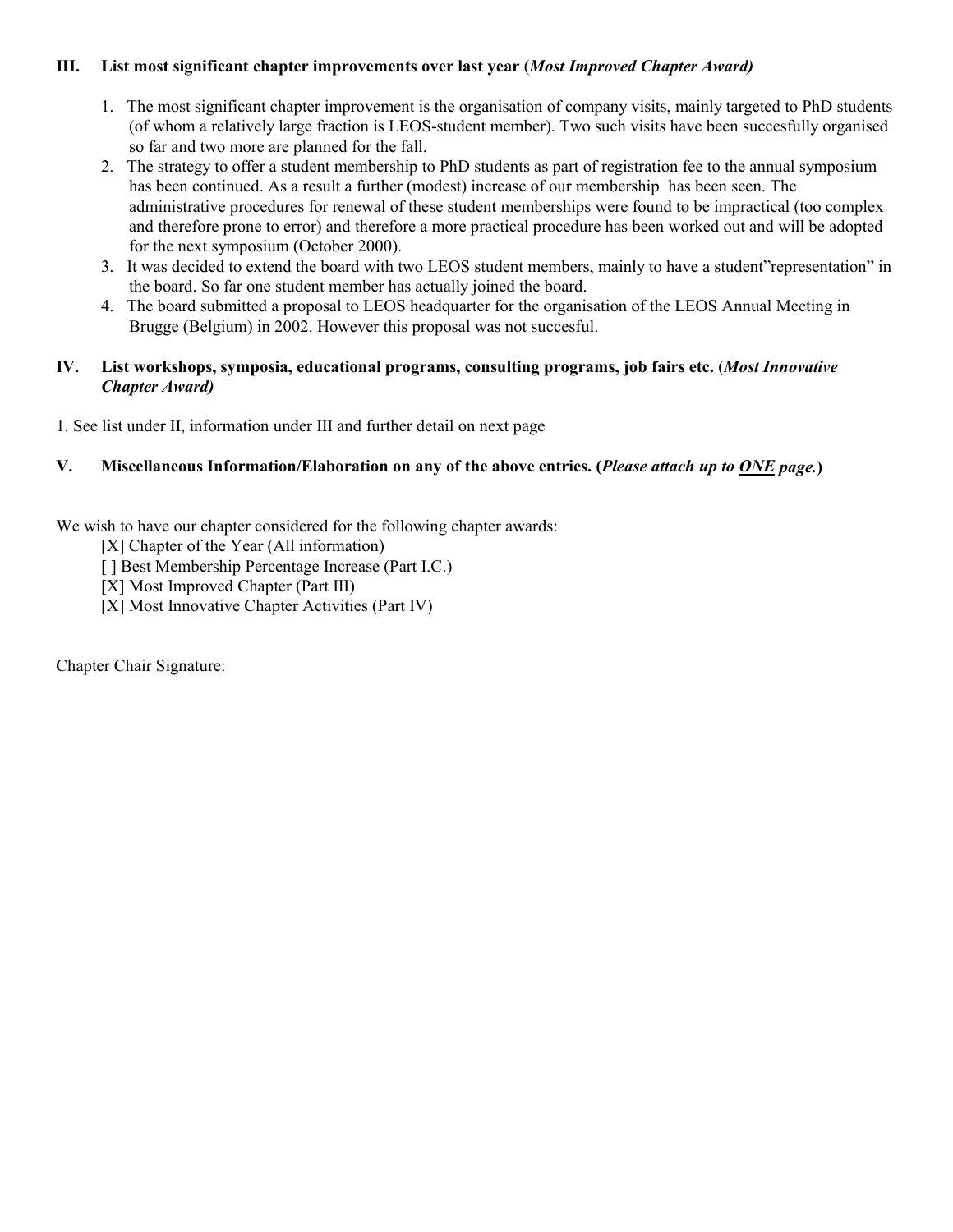#### **V. Miscellaneous Information/Elaboration on any of the above entries.**

## **Activities 1999 – 2000 IEEE-LEOS Benelux chapter**

www.cobra.tue.nl/leos/index.html

#### **Symposium 1999**

The 1999 LEOS Benelux Chapter annual Symposium was held in Mons, Belgium on November 15, 1999. The organizer was Patrice Megret, member of the LEOS-Benelux board.

Two invited papers were presented by the IEEE distinguished lecturers Prof. K. Petermann from the University of Berlin and Prof. R. de La Rue from the University of Glasgow. Apart from the invited papers, 20 oral papers and 42 posters were presented to the 153 participants (of which 100 LEOS members) attending the symposium. This meeting was supported by FNRS, SSTC and STW Nederland and sponsored by 7companies: Alcatel Bell NV, BFi Optilas, Laser 2000, Multitel-Télécom, SEE, Siemens ATEA NV and Simac Electronics. The proceedings of the symposium, containing 4 pages summaries of all presented papers and posters, have been edited under the reference: "1999 IEEE/LEOS Symposium, Benelux Chapter, Proceedings, Editors: P. Mégret, O. Deparis, M. Blondel , O. Aubry, ISBN: 2-9600226-0-2"

#### **Workshop 2000**

The fourth workshop of LEOS Benelux on "Advanced optical networks" was successfully organised at Alcatel, Antwerpen (Belgium), on May 23rd, 2000. The organizer was dr. Peter Vetter, member of the LEOS-Benelux board.

42 participants attended the event, among whom more than a quarter from Industry. Prof. Alan Willner of University of Southern California and LEOS distinguished lecturer presented a very inspiring keynote address on "Reconfigurable Multi-Wavelength Optical Systems and Networks". The session in the morning covered various interesting presentations on core networks, while the afternoon was filled with talks about novel concepts in optical access networks.

A digest with abstracts was made available to the participants.

#### **Company visits**

In 2000 the LEOS Benelux Chapter started organising a series of visits to companies that are active in the field of optoelectronics and optical communications. These visits (were) are targeted primarily to (Ph.D.) students, but (were) are of course open to everyone interested. Overall the visits were coordinated by Peter Bienstman, student member of the LEOS Benelux board.

In April, we visited KPN-Research, a major Dutch telecom operator, where we could get a flavour for the problems involved in the management of today's complex WDM systems.

In June, JDS Uniphase showed us around their production facilities of DFB lasers at their Eindhoven plant. They also highlighted some of their research work on optical amplifiers, tuneable lasers and advanced packaging.

Each visit attracted around 30 participants, who afterwards expressed their enthusiasm for these kind of activities.

The next visits are planned to GTS (a major Belgian network operator) on November 8, and BBV (an optical CAD tool Dutch company, associated with Kymata).

#### **COBRA-LEOS course on optical communications**

In the weekend prior to the symposium in Mons COBRA-Eindhoven organised a 3-day course on optical communications. The lectures were taught by a number of academic and industrial specialists, mainly from the Benelux, and by 2 LEOS distinguished lecturers (Buus and De La Rue). The course was coordinated by prof. J. Wolter (TU Eindhoven)

#### **Finances**

Over the past years the LEOS Benelux Board has been able to run most its major activities (symposium and workshop) in a selfsupporting way due to a strong effort to find sponsors and by a judicious management of the meetings. In this way the assets of the chapter have grown to over 4000\$. The board feels that in this way a necessary buffer is built that allows for taking risks in the organisation of meetings (e.g. the budget of the annual symposium is of the order of 10000\$). In the future the board will gradually evolve to a situation where the average annual income equals the average annual expenditures.

#### **Future activities**

The next annual symposium will be organized by Meint Smit at TU Delft on October 30, 2000